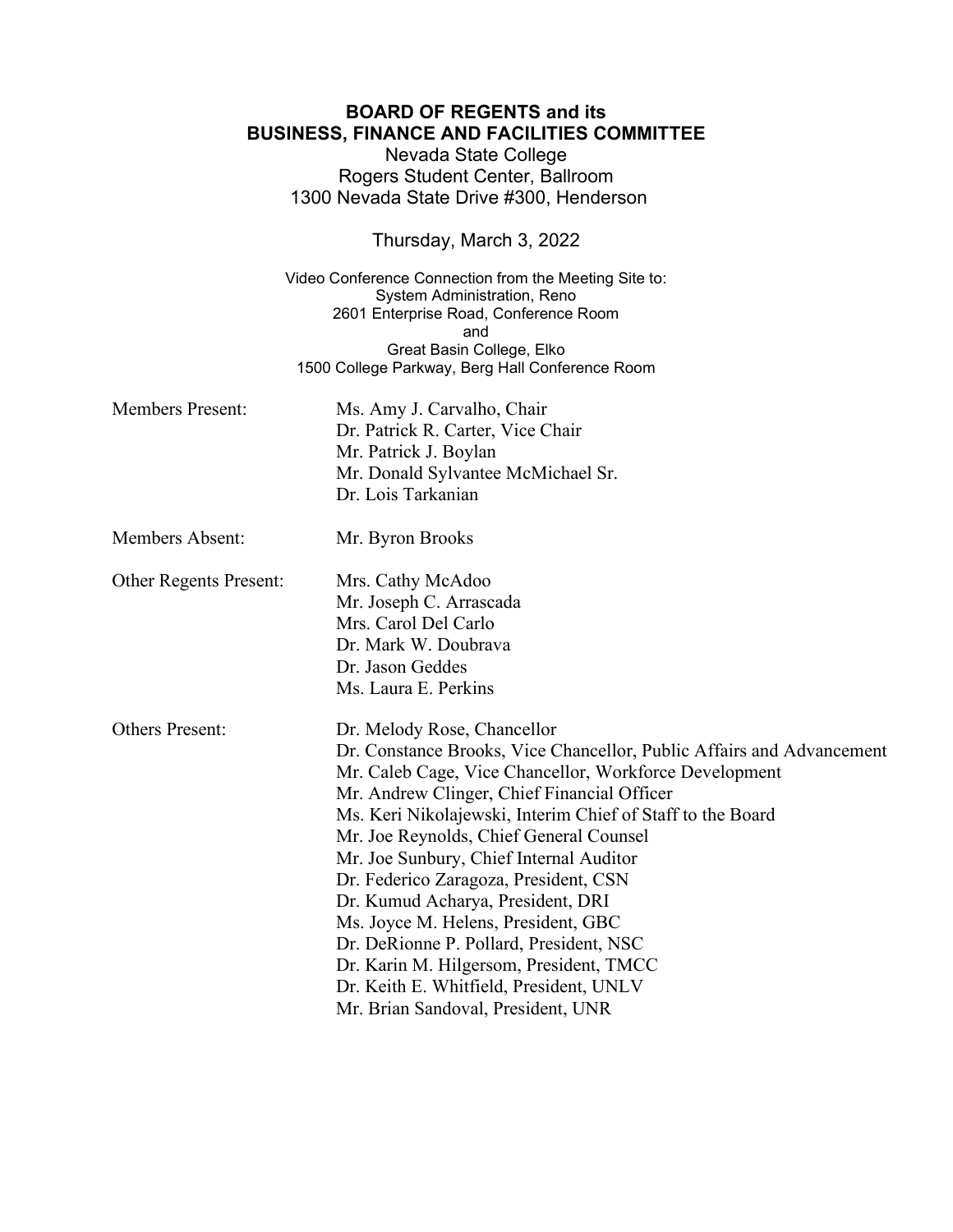Faculty senate chairs in attendance were: Dr. Julian Smit, CSN; Dr. Dave Rhode, DRI; Mr. Kevin Seipp, GBC; Dr. Samantha Jewell, NSC; Mr. Glenn Heath, SA; Dr. Virginia Irintcheva, TMCC; Ms. Shannon Sumpter, UNLV; Dr. Amy Pason, UNR; and Mr. Jim Strange, WNC. Student body presidents in attendance were: Ms. Yvette Machado, ASCSN President, CSN; Mr. Zachary Stamp, SGA President, GBC; Ms. Tessa Espinosa, NSSA President, NSC; Mr. John Fenton, SGA President, TMCC; Mr. Issac Hernandez, CSUN President, UNLV; Ms. Nicole Thomas, GPSA President, UNLV; Ms. Dionne Stanfill, ASUN President, UNR; and Mr. Matthew Hawn, GSA President, UNR. Classified council chairs in attendance were: Mr. Jon Carpineta, CSN; Ms. Tasha-Storla, GBC; Ms. Pamela Ball, NSC; Ms. Janet Bicker, TMCC; Ms. Deana Wilson, UNLV; Ms. Jill Short, UNR; and Ms. Amanda Godin, WNC.

Chair Carvalho called the meeting to order at 10:13 a.m. with all members present except Regent Brooks.

- 1. Information Only Public Comment None.
- 2. Approved Consent Items The Committee recommended approval of the Consent Items.
	- 2a. Approved Minutes The Committee recommended approval of the December 2, 2021, meeting minutes. *(Ref. BFF-2a)*
	- 2b. Approved 2021 Self-Supporting Summer Session/Calendar Year Budgets, Budget to Actual Comparison – The Committee recommended approval of the 2021 Self-Supporting Summer Session and Calendar Year Budgets, Budget to Actual Comparison for the NSHE. *(Refs. BFF-2b(1) and BFF-2b(2) on file in the Board Office.)*
	- 2c. Approved 2022 Summer Session/Calendar Year Budgets The Committee recommended approval of the 2022 Self-Supporting Summer Session/Calendar Year Budgets. *(Refs. BFF-2c(1) and BFF-2c(2) on file in the Board Office.)*

Vice Chair Carter moved approval of the consent items. Regent Boylan seconded. Motion carried. Regent Brooks was absent.

3. Information Only – Second Quarter Fiscal Year 2021-2022 Fiscal Exceptions – The Second Quarter Fiscal Year 2021-2022 Report of Fiscal Exceptions of Self-Supporting Accounts was presented. *(Refs. BFF-3a and BFF-3b on file in the Board Office.)*

Chief Financial Officer Andrew Clinger highlighted the following Fiscal Exceptions:

- $\triangleright$  UNR ASUN Wolf Shop reported a deficit of \$1.375 million. ASUN estimates the entire debt will be eliminated by the end of FY 24 or 25.
- $\triangleright$  UNR ICA reported a deficit of \$4.8 million, including a carryover of \$2 million negative beginning balance due to the impact of COVID-19. In addition, UNR earmarked up to an additional \$2 million in FY22 in the event of further effects related to the pandemic.
- UNLV SOM reported a negative cash balance of approximately \$6.9 million.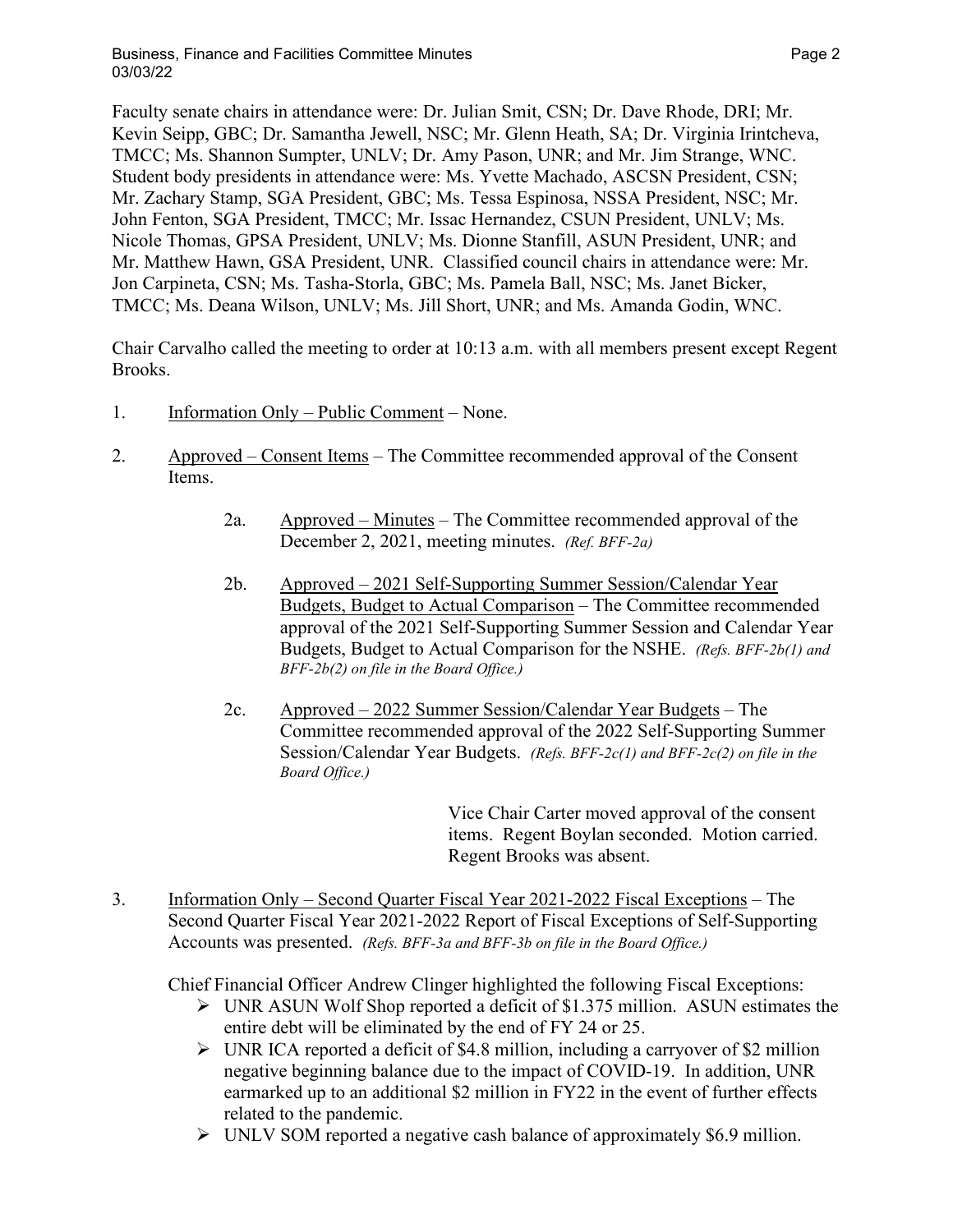- 3. Information Only Second Quarter Fiscal Year 2021-2022 Fiscal Exceptions *(Continued)* 
	- UNLV ICA reported a deficit of \$118,259.
	- CSN Dental Faculty Practice reported a negative cash balance totaling \$690,901.
- 4. Information Only Second Quarter Fiscal Year 2021-2022 Budget Transfers, State Supported or Self-Supporting Operating Budgets – NSHE institutions indicated there were no transfers between functional areas greater than \$500,000 during the Second Quarter Fiscal Year 2021-2022.
- 5. Approved 2012A Bond Refunding Resolution The Committee recommended approval of a Resolution allowing NSHE, on behalf of UNLV and UNR, to issue up to \$24,070,000 of fixed-rate tax-exempt revenue refunding bonds to refinance the existing 2012A bonds for interest savings. *(Ref. BFF-5 on file in the Board Office.)*

Chief Financial Officer Clinger requested a bond refunding of up to \$24,070,000 in fixed-rate revenue refunding bonds. The exact amount is subject to change depending on market conditions. The bonds were to refinance prior NSHE bonds. The projects funded by the original bonds include UNLV student housing and UNR student housing and parking facilities. The savings from the refund will accrue back to these programs.

In response to a question from Regent Perkins about whether this increased the bond's length of time, Chief Financial Officer Clinger responded no that the length of time remains the same.

> Vice Chair Carter moved approval of a Resolution allowing NSHE, on behalf of UNLV and UNR, to issue up to \$24,070,000 of fixed-rate tax-exempt revenue refunding bonds to refinance the existing 2012A bonds for interest savings. Regent McMichael seconded. Motion carried. Regent Brooks was absent.

- 6. Information Only NSHE Real Property Inventory Report Calendar Year 2021 Chief Financial Officer Andrew Clinger presented to the NSHE Real Property Inventory Report Calendar Year 2021. *(Ref. BFF-6 on file in the Board Office.)*
- 7. Approved Lease Agreement Between UNLV on Behalf of the Kirk Kerkorian School of Medicine and 1701 Charleston, LLC for Property Located at 1701 West Charleston Boulevard – UNLV – The Committee recommended: 1) approval of the Lease for property located at 1701 West Charleston Boulevard, Suites 110/100, 190, 200, 220, 230, 250, 260, 270, 290, 400, 590, 670, Las Vegas, Nevada, also commonly known as Clark County Assessor Parcel Number 162-04-112-011; 2) that the Chancellor be granted authority to execute the Lease, and any ancillary documents, as deemed necessary and appropriate by the NSHE Chief General Counsel, in consultation with the Business, Finance and Facilities Committee Chair, to implement all terms and conditions associated with the Lease; and 3) that the Chancellor be granted authority to execute an amendment to the Cooperative Agreement between UNLV KSOM and UNR SOM to terminate the Cooperative Agreement. *(Ref. BFF-7 on file in the Board Office.)*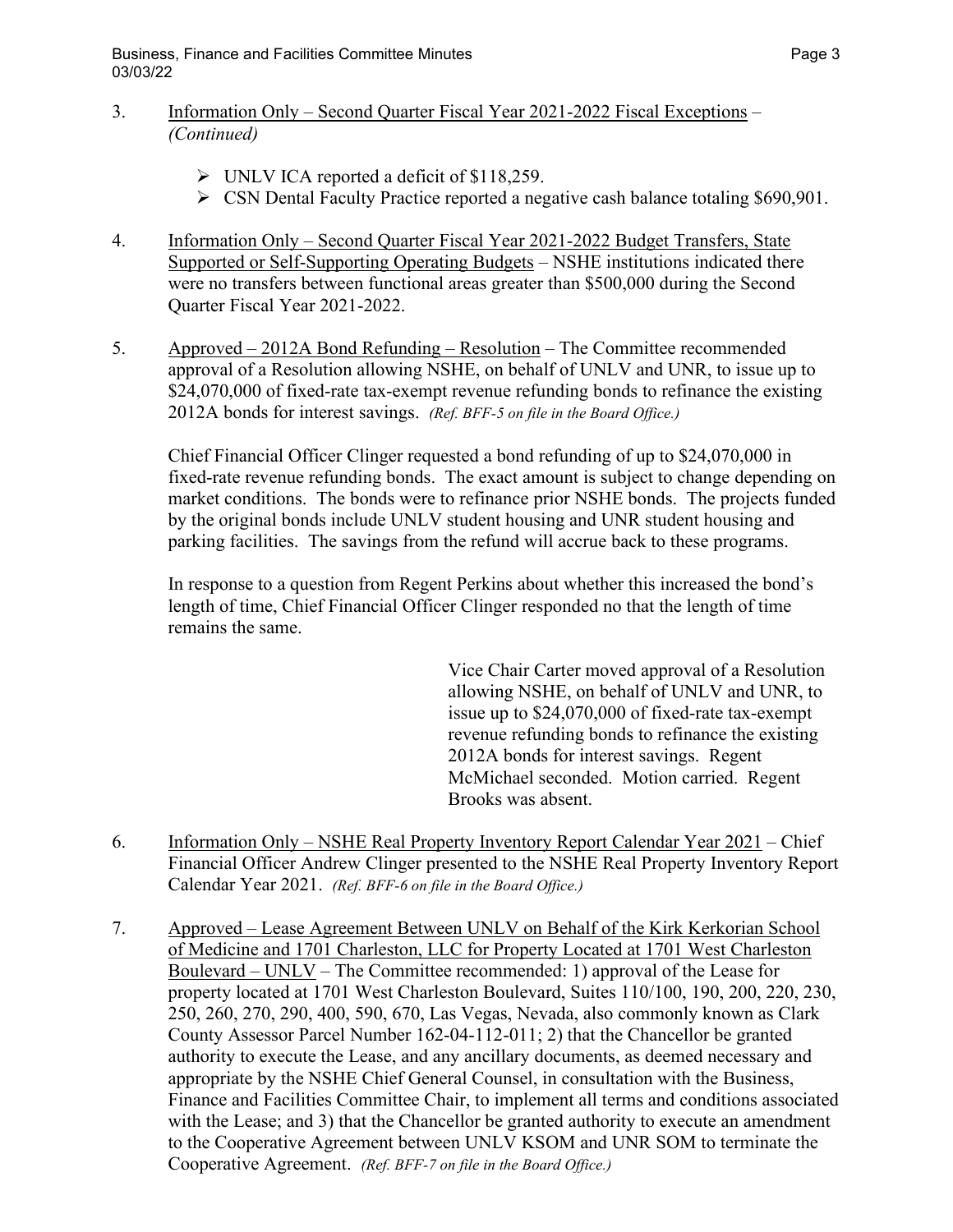7. Approved – Lease Agreement Between UNLV on Behalf of the Kirk Kerkorian School of Medicine and 1701 Charleston, LLC for Property Located at 1701 West Charleston Boulevard – UNLV – *(Continued)*

University of Nevada, Las Vegas President Keith E. Whitfield requested approval of a Lease for 1701 W. Charleston Boulevard and that the Chancellor be authorized to exercise an amendment to the Cooperative Agreement between UNLV KSOM and UNR SOM to terminate the agreement. UNLV will now lease the space directly from the landlord. Under the Agreement, UNLV currently subleases ten suites. This new Lease will include the ten existing suites and four new suites that will add 9,166 square feet of space. In addition, UNLV plans to relocate existing administrative staff from 2040 West Charleston to the premises. The additional space will help support staff relocation and accommodate further staff growth. The Lease term will be 72 months with extension options. The rent for the 72 months is approximately \$8.2 million.

> Regent McMichael moved approval of: 1) the Lease for property located at 1701 West Charleston Boulevard, Suites 110/100, 190, 200, 220, 230, 250, 260, 270, 290, 400, 590, 670, Las Vegas, Nevada, also commonly known as Clark County Assessor Parcel Number 162-04-112-011; 2) that the Chancellor be granted authority to execute the Lease, and any ancillary documents, as deemed necessary and appropriate by the NSHE Chief General Counsel, in consultation with the Business, Finance and Facilities Committee Chair, to implement all terms and conditions associated with the Lease; and 3) that the Chancellor be granted authority to execute an amendment to the Cooperative Agreement between UNLV KSOM and UNR SOM to terminate the Cooperative Agreement. Vice Chair Carter seconded. Motion carried. Regent Brooks was absent.

8. Approved – Approval to Proceed with a Potential Public-Private Sports and Events Center for Youth Development on Nevada State College Campus – NSC – The Committee recommended approval of a Non-Binding Memorandum of Understanding for a potential public-private collaboration that will construct and operate an athletics complex and events center on the Nevada State College campus. *(Ref. BFF-8 on file in the Board Office.)*

Nevada State College President DeRionne Pollard introduced Senior Vice President of Finance and Business Operations Kevin Butler. Senior Vice President Butler stated the MG52 Center contemplates developing community youth through athletics with wraparound services in education, health, and wellness, including mental wellness. The proposed Center will include an 8500-seat arena used for football, soccer, and other events. The Center will also have an indoor aquatic center with an Olympic-sized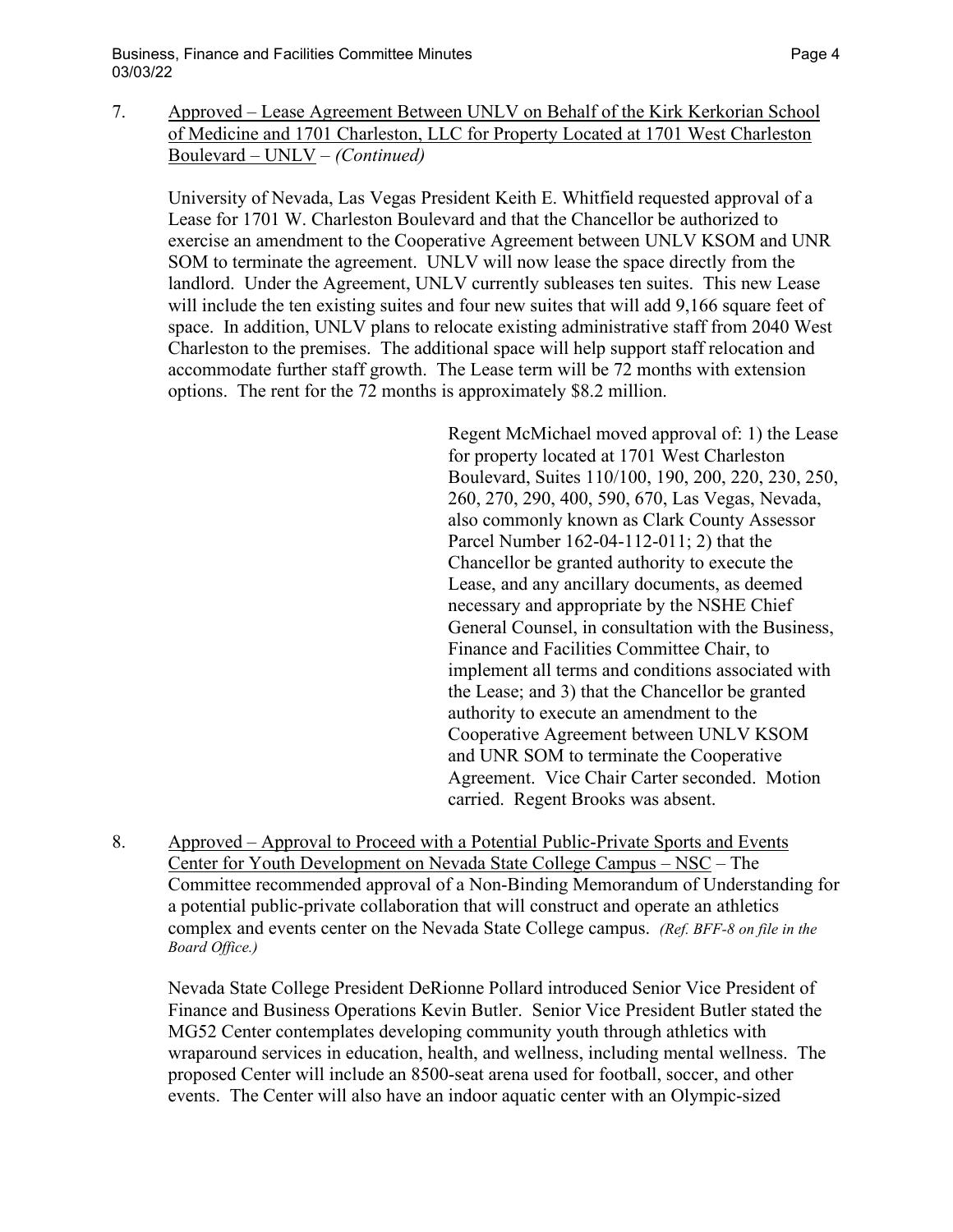8. Approved – Approval to Proceed with a Potential Public-Private Sports and Events Center for Youth Development on Nevada State College Campus – NSC – *(Continued)*

swimming pool. NSC benefits include ground-lease rents, expanded opportunities to bring the youth onto the campus, potential collaborations between academic departments, employment opportunities for students, intramural sports, and other events. In addition, the project can include additional infrastructures for the campus, such as roadways, sidewalks, lighting, and parking.

Senior Vice President Butler stated this type of project shows how the community and College can benefit. He introduced Morlon Greenwood, President of the Morlon Greenwood Foundation, and current President of the Las Vegas Chapter of the NFL Alumni Association.

Mr. Greenwood stated in 2015 he started the Morlon Greenwood Foundation Leadership and Mentorship Program for socio-economic disadvantaged adolescents. They strive to teach them the importance of education and staying on the right path by offering them the resources to be the best they can be.

Senior Vice President Butler stated NSC is looking for long-term solutions for managing and engaging these projects. In March 2021, NSC laid out a 5-step process for these types of opportunities, including:

- 1. Notify the Chancellor of the opportunity.
- 2. Develop a non-binding memorandum of understanding (MOU) to negotiate the terms of the project. Bring the MOU to the Board of Regents for discussion and potential approval.
- 3. Upon Board approval of the MOU, NSC will then collaborate with counsel to negotiate Implementation Agreements.
- 4. Bring completed Implementation Agreements back to the Board for approval.
- 5. Keep the Board and Chancellor engaged in the project's progress.

Today, NSC is asking for approval of the MOU for this project.

Vice Chair Carter believed this was a fantastic project. He asked if the project was contingent on the water tower. Senior Vice President Butler responded that NSC still must site the location but believes the project would be within the current pressure zone.

> Vice Chair Carter moved approval of a Non-Binding Memorandum of Understanding for a potential public-private collaboration that will construct and operate an athletics complex and events center on the Nevada State College campus. Regent Boylan seconded.

Chair Carvalho stated partnerships are so important, and she looked forward to the next steps and seeing the benefits this will have for community youth.

Motion carried. Regent Brooks was absent.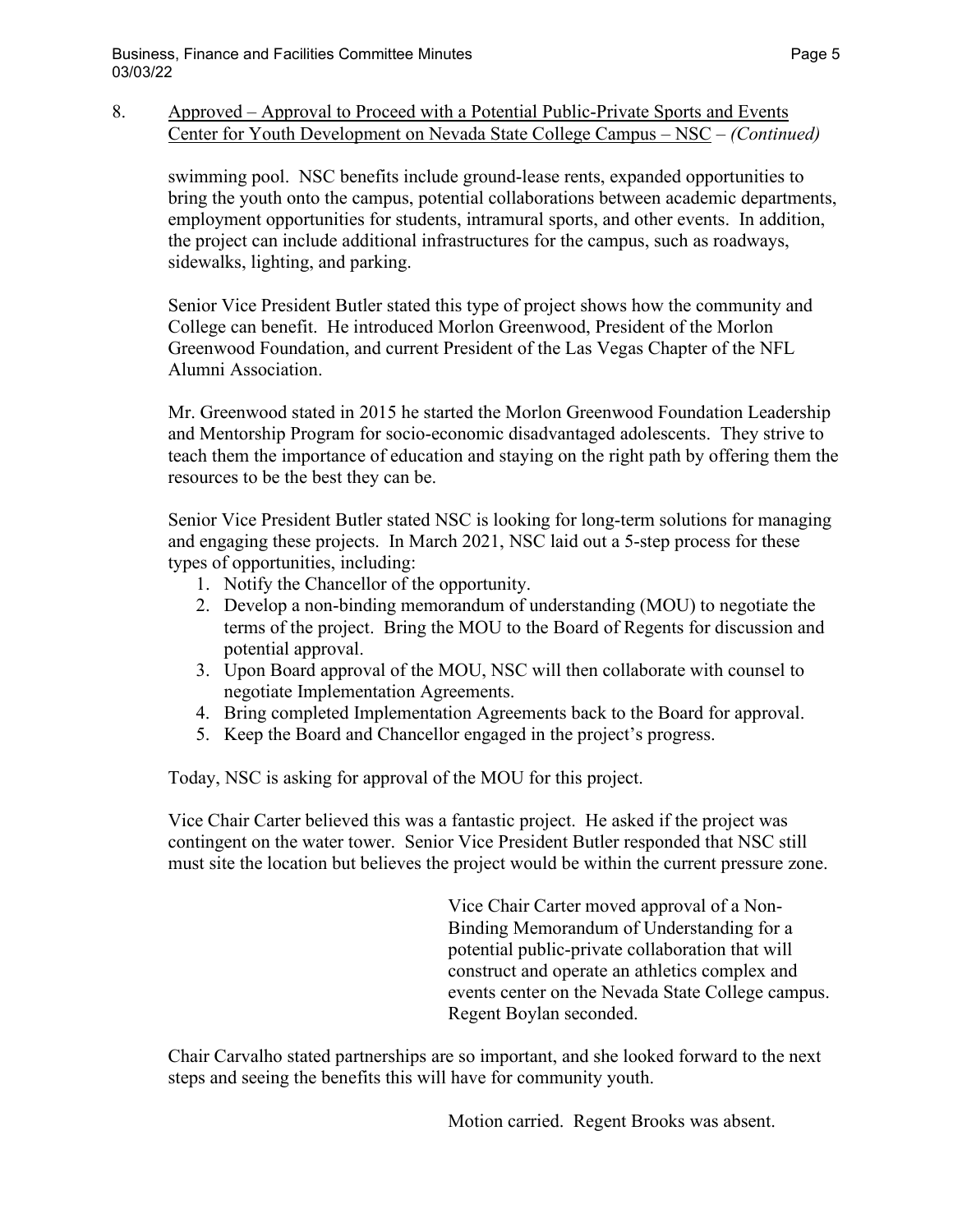Business, Finance and Facilities Committee Minutes **Page 6** and the Page 6 03/03/22

- 
- 9. Approved Approval to Solicit Proposals to Establish a 501(c)3 Entity to Facilitate Public-Private Opportunities at Nevada State College – NSC – The Committee recommended approval to solicit proposals to assist in the formation of a 501(c)3 entity that will be created to facilitate public-private collaborations. *(Ref. BFF-9 on file in the Board Office.)*

Nevada State College President Pollard stated NSC is working on a concurrent pathway where the intent is to craft a broader framework that allows NSC to enter into more intentional partnerships with an expedited process and be responsive to the current economic environment.

Senior Vice President Butler stated NSC proposes to create a framework to access and engage these types of opportunities. NSC presents a scope of work to solicit for services to help create a  $501(c)(3)$  that will have the authority for the Board of Regents to enter leases within set parameters. NSC will solicit the services, create the organizational documents, and then bring them back to the Board of Regents for approval.

> Regent McMichael moved approval to solicit proposals to assist in the formation of a  $501(c)3$ entity that will be created to facilitate public-private collaborations. Regent Boylan seconded. Motion carried. Regent Brooks was absent.

Chair Carvalho disclosed that she has known Mr. Cam Walker, Principal, American Public Development, LLC, for over 18 years. He is involved with the housing development project within Agenda Item 10 (Student Housing Refinance-NSC). Approximately 15 years before, she worked with Mr. Walker on a ballot question committee related to the sale of land owned by the City of Boulder City. He has also occasionally been a customer at her Boulder City 7-11. Before her role as Regent, they discussed local politics, and he endorsed her as a candidate for Regent. They have never discussed the housing development project, nor does she have a personal interest in it. Since she was elected Regent, she has not engaged in any political discussions with Mr. Walker. She has no business or other relationship with Mr. Walker, nor has she received any campaign contributions. Accordingly, she has no connection with him that would create a commitment in a private capacity to the interest of others, nor does she have a financial interest related to the housing development that would affect her independent judgment of a reasonable person in her position. She disclosed under NRS Chapter 281A, as recommended by the Nevada Commission on Ethics and upon the advice of NSHE General Counsel. Therefore, she will participate in the discussion and vote.

10. Approved – Student Housing Refinance – NSC – The Committee recommended approval of: 1) the modified Ground Lease; Ground Sublease; Recognition, Consent and Non-Disturbance Agreement; and the Subleasehold Deed of Trust related to the Nevada State College Housing Village refinance; and 2) authorizing the Chancellor to negotiate nonmaterial revisions to the documents, with advice of Chief General Counsel, and to consent to the modified Indenture for the refinancing. *(Ref. BFF-10 on file in the Board Office.)*

Nevada State College President Pollard stated the current financial situation of the project had created a need to restructure the debt.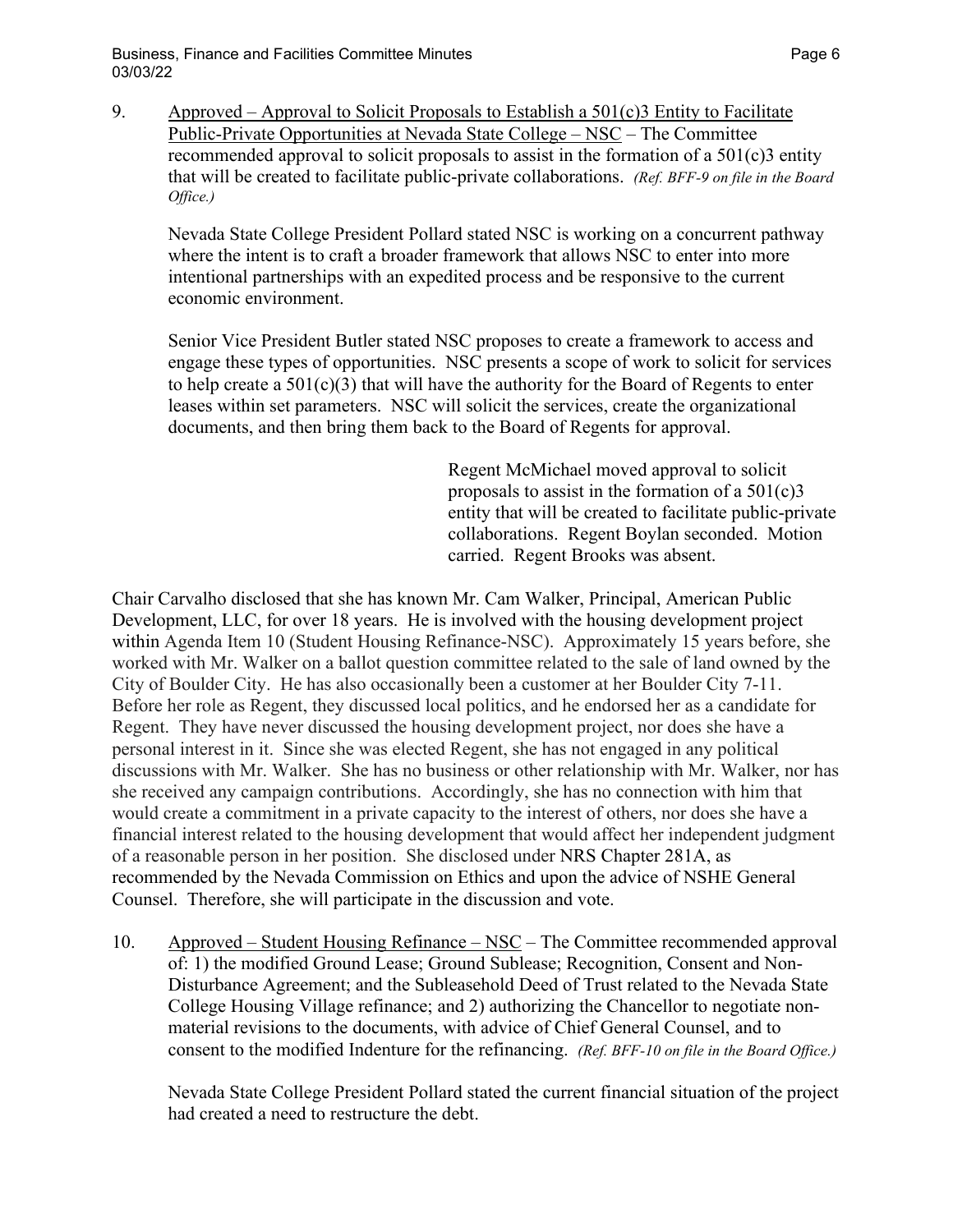## 10. Approved – Student Housing Refinance – NSC – *(Continued)*

Senior Vice President Butler stated that the project opened during the pandemic when few face-to-face classes or services were offered. As a result, the project is nearing default status as defined by the Bond Indenture. Neither NSHE nor the College is at financial risk. However, the bondholders have requested a refinance. Current language in the implementation documents needs to be revised but must have the Board's approval.

Senior Vice President Butler introduced Mr. Michael Baird, Managing Director, RBC Capital Markets, LLC, to discuss refinancing. Mr. Baird stated RBC did not finance the project initially but was brought in to work with the existing investors to restructure the debt to stabilize the project. The project has very few occupancies and was delayed because of the pandemic. It is important to note that the bonds are not an obligation of the College, and the restructure is not looking for any additional financial support from the College. The restructure will incorporate a senior and subordinated bond structure, delaying the repayment of certain principles and extending the maturity by five years giving time to pay off the debt. The cost of capital is higher, but the risk is justified.

In response to a question from Regent Del Carlo related to what would happen if the Board did not approve this, Mr. Baird responded the project had used all its reserves, occupancy is low, so the project will continue to lose money until 2031 but would accrue more obligations until 2050. This restructure allows the project not to default and will enable it to fund the reserves.

Regent Del Carlo asked how many units there are and what the marketing plan is for the fall semester. President Pollard responded there are 342 beds and 40 percent are occupied. NSC has an aggressive set of milestones for the academic year to help position NSC for the fall. NSC recognized that the Village would not be full the first year. NSC also has been thoughtful in potential partnerships that will help the project's occupancy level.

Special Counsel Michael B. Wixom stated it is important to understand that there are ground lease remedies available to NSHE if there is a financial issue. He clarified the College and NSHE are at no risk. This is just a proactive way to craft a solution, so the project does not default.

Regent Boylan commended President Pollard and the NSC for their efforts.

Regent McMichael moved approval of: 1) the modified Ground Lease; Ground Sublease; Recognition, Consent and Non-Disturbance Agreement; and the Subleasehold Deed of Trust related to the Nevada State College Housing Village refinance; and 2) authorizing the Chancellor to negotiate non-material revisions to the documents, with advice of Chief General Counsel, and to consent to the modified Indenture for the refinancing. Regent Boylan seconded. Motion carried. Regent Brooks was absent.